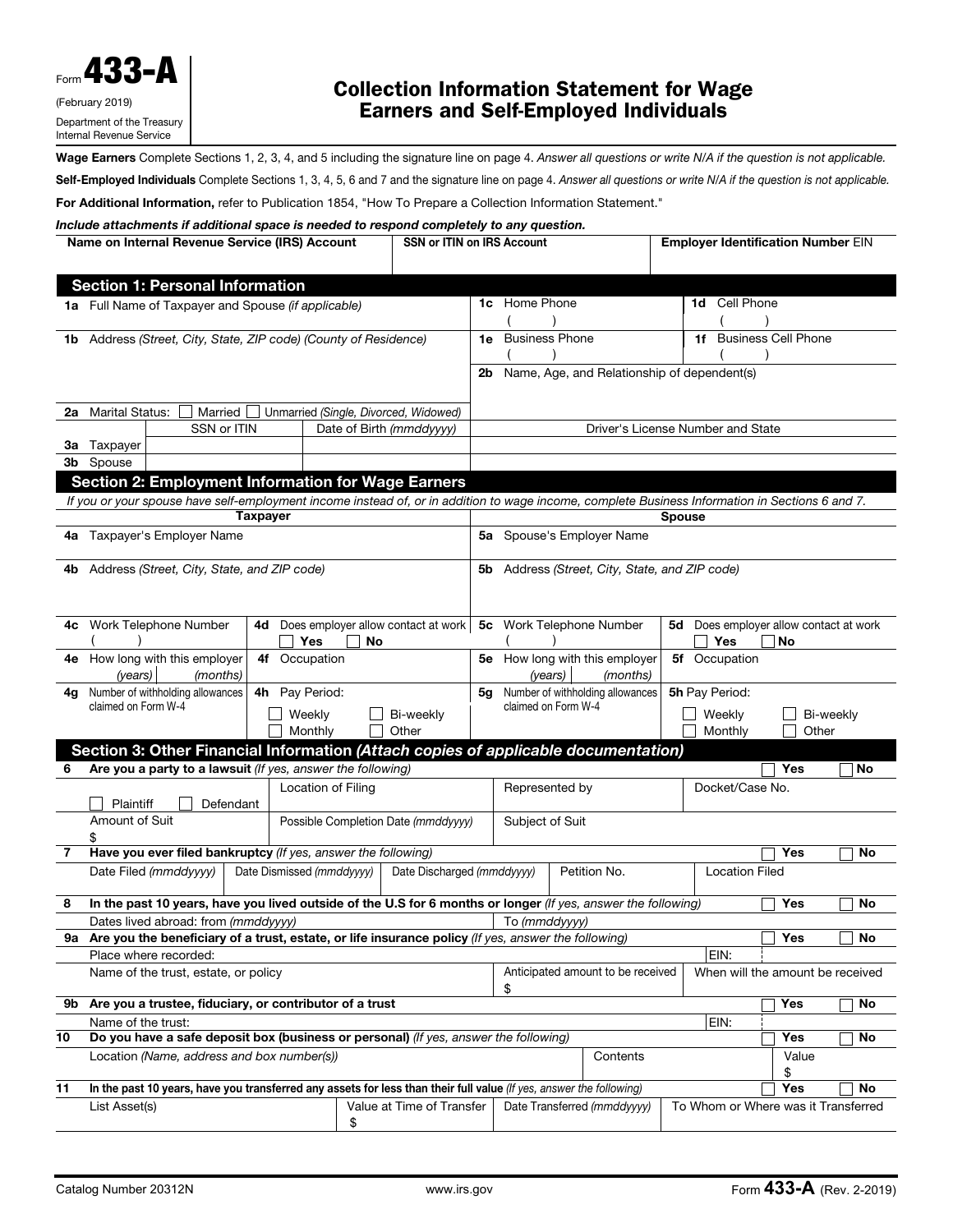### Section 4: Personal Asset Information for all Individuals (Foreign and Domestic)

## PERSONAL BANK ACCOUNTS Include all checking, online and mobile *(e.g., PayPal)* accounts, money market accounts, savings accounts, and stored value cards *(e.g., payroll cards, government benefit cards, etc.).*

12 CASH ON HAND Include cash that is not in a bank Total Cash on Hand  $\frac{1}{3}$ 

| Type of Account | Full Name & Address (Street, City, State, ZIP code) of Bank,<br>Savings & Loan, Credit Union, or Financial Institution | <b>Account Number</b> | <b>Account Balance</b><br>As of<br>mmddyyyy |
|-----------------|------------------------------------------------------------------------------------------------------------------------|-----------------------|---------------------------------------------|
| 13а             |                                                                                                                        |                       |                                             |
| 13 <sub>b</sub> |                                                                                                                        |                       |                                             |
|                 | 13c Total Cash (Add lines 13a, 13b, and amounts from any attachments)                                                  |                       |                                             |

INVESTMENTS Include stocks, bonds, mutual funds, stock options, certificates of deposit, and retirement assets such as IRAs, Keogh, 401(k) plans and commodities (e.g., gold, silver, copper, etc.). Include all corporations, partnerships, limited liability companies, or other business entities in which you are an officer, director, owner, member, or otherwise have a financial interest. Include attachment(s) if additional space is needed to respond.

| Type of Investment<br>or Financial Interest | Full Name & Address<br>(Street, City, State, ZIP code) of Company | <b>Current Value</b> | Loan Balance (if applicable)<br>As of<br>mmddyyyy | <b>Equity</b><br>Value minus Loan |
|---------------------------------------------|-------------------------------------------------------------------|----------------------|---------------------------------------------------|-----------------------------------|
| 14a                                         |                                                                   |                      |                                                   |                                   |
|                                             | Phone                                                             |                      |                                                   |                                   |
| 14 <sub>b</sub>                             |                                                                   |                      |                                                   |                                   |
|                                             | Phone                                                             |                      | ∩<br>۰D                                           | ъ                                 |

VIRTUAL CURRENCY (CRYPTOCURRENCY) List all virtual currency you own or in which you have a financial interest. (e.g., Bitcoin, Ethereum, Litecoin, Ripple, etc.) If applicable, attach a statement with each virtual currency's public key.

| Type of Virtual Currency | Name of Virtual Currency Wallet,<br>Exchange or Digital Currency<br>Exchange (DCE) | Email Address Used to Set-up<br>With the Virtual Currency<br>Exchange or DCE | Location(s) of Virtual Currency<br>(Mobile Wallet, Online, and/or<br>External Hardware storage) | <b>Virtual Currency</b><br>Amount and Value in<br>US dollars as of<br>today (e.g., 10 Bitcoins<br>\$64,600.00 USD) |
|--------------------------|------------------------------------------------------------------------------------|------------------------------------------------------------------------------|-------------------------------------------------------------------------------------------------|--------------------------------------------------------------------------------------------------------------------|
| 14 <sub>c</sub>          |                                                                                    |                                                                              |                                                                                                 |                                                                                                                    |
| 14d                      |                                                                                    |                                                                              |                                                                                                 |                                                                                                                    |
| 14e                      | <b>Total Equity</b> (Add lines 14a through 14d and amounts from any attachments)   |                                                                              |                                                                                                 |                                                                                                                    |

AVAILABLE CREDIT Include all lines of credit and bank issued credit cards.

|                 |                                                |                                                                                                                                                |              | <b>Amount Owed</b> | <b>Available Credit</b> |
|-----------------|------------------------------------------------|------------------------------------------------------------------------------------------------------------------------------------------------|--------------|--------------------|-------------------------|
|                 |                                                | Full Name & Address (Street, City, State, ZIP code) of Credit Institution                                                                      | Credit Limit | As of              | As of                   |
|                 |                                                |                                                                                                                                                |              | mmddyyyy           | mmddyyyy                |
| 15a             |                                                |                                                                                                                                                |              |                    |                         |
|                 | Acct. No                                       |                                                                                                                                                | \$           | \$                 | \$                      |
| 15b             |                                                |                                                                                                                                                |              |                    |                         |
|                 | Acct. No                                       |                                                                                                                                                | \$           | \$                 | \$                      |
|                 |                                                | <b>15c</b> Total Available Credit (Add lines 15a, 15b and amounts from any attachments)                                                        |              |                    | \$                      |
| 16a             |                                                | LIFE INSURANCE Do you own or have any interest in any life insurance policies with cash value (Term Life insurance does not have a cash value) |              |                    |                         |
|                 | No<br>Yes                                      | If yes, complete blocks 16b through 16f for each policy.                                                                                       |              |                    |                         |
| 16 <sub>b</sub> | Name and Address of Insurance<br>Company(ies): |                                                                                                                                                |              |                    |                         |
| 16с             | Policy Number(s)                               |                                                                                                                                                |              |                    |                         |
| 16d             | Owner of Policy                                |                                                                                                                                                |              |                    |                         |
| 16e             | <b>Current Cash Value</b>                      | \$<br>\$                                                                                                                                       |              | \$                 |                         |
| 16f             | <b>Outstanding Loan Balance</b>                | \$<br>\$                                                                                                                                       |              | \$                 |                         |
| 16a             |                                                | Total Available Cash (Subtract amounts on line 16f from line 16e and include amounts from any attachments)                                     |              |                    | \$                      |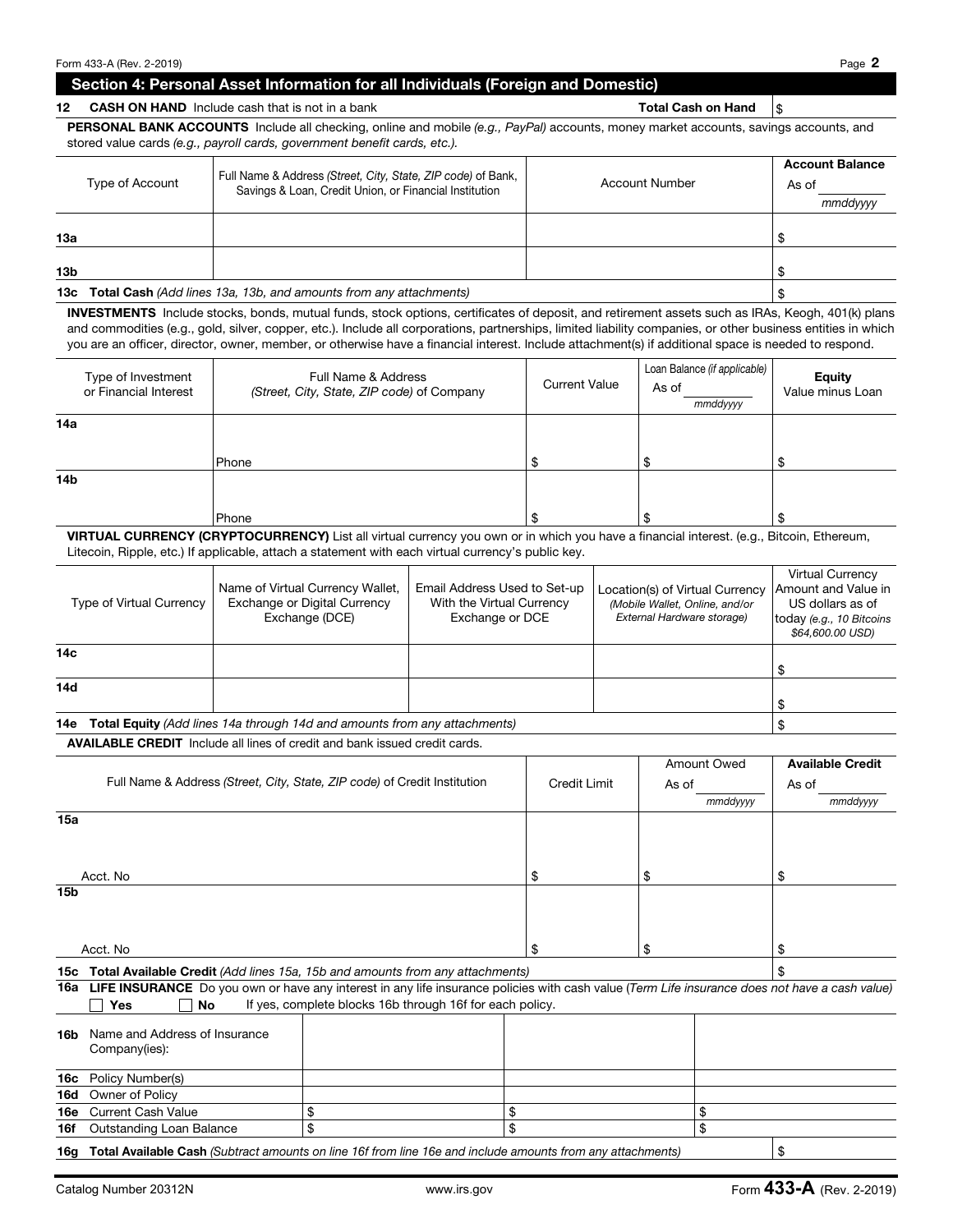|                                    | <b>REAL PROPERTY</b> Include all real property owned or being purchased                                                                                                                                                                     |                                       |                                                     |                                |                                                                                 |                                        |                                 |
|------------------------------------|---------------------------------------------------------------------------------------------------------------------------------------------------------------------------------------------------------------------------------------------|---------------------------------------|-----------------------------------------------------|--------------------------------|---------------------------------------------------------------------------------|----------------------------------------|---------------------------------|
|                                    |                                                                                                                                                                                                                                             | Purchase Date<br>$(mm$ ddyyyy $)$     | <b>Current Fair</b><br><b>Market Value</b><br>(FMV) | Current Loan<br>Balance        | Amount of<br>Monthly Payment                                                    | Date of Final<br>Payment<br>(mmddyyyy) | <b>Equity</b><br>FMV Minus Loan |
| <b>Property Description</b><br>17а |                                                                                                                                                                                                                                             |                                       | \$                                                  | S                              | \$                                                                              |                                        | \$                              |
|                                    | Location (Street, City, State, ZIP code) and County                                                                                                                                                                                         |                                       |                                                     |                                | Lender/Contract Holder Name, Address (Street, City, State, ZIP code), and Phone |                                        |                                 |
|                                    |                                                                                                                                                                                                                                             |                                       |                                                     |                                | Phone                                                                           |                                        |                                 |
| <b>Property Description</b><br>17b |                                                                                                                                                                                                                                             |                                       | \$                                                  | \$                             |                                                                                 |                                        |                                 |
|                                    | Location (Street, City, State, ZIP code) and County                                                                                                                                                                                         |                                       |                                                     |                                | Lender/Contract Holder Name, Address (Street, City, State, ZIP code), and Phone |                                        |                                 |
|                                    |                                                                                                                                                                                                                                             |                                       |                                                     |                                | Phone                                                                           |                                        |                                 |
|                                    | 17c Total Equity (Add lines 17a, 17b and amounts from any attachments)                                                                                                                                                                      |                                       |                                                     |                                |                                                                                 | \$                                     |                                 |
|                                    | PERSONAL VEHICLES LEASED AND PURCHASED Include boats, RVs, motorcycles, all-terrain and off-road vehicles, trailers, etc.                                                                                                                   |                                       |                                                     |                                |                                                                                 |                                        |                                 |
|                                    | Description (Year, Mileage, Make/Model,<br>Tag Number, Vehicle Identification Number)                                                                                                                                                       | Purchase/<br>Lease Date<br>(mmddyyyy) | <b>Current Fair</b><br><b>Market Value</b><br>(FMV) | Current Loan<br><b>Balance</b> | Amount of<br><b>Monthly Payment</b>                                             | Date of Final<br>Payment<br>(mmddyyyy) | <b>Equity</b><br>FMV Minus Loan |
| 18a Year                           | Make/Model                                                                                                                                                                                                                                  |                                       |                                                     | \$                             |                                                                                 |                                        | \$                              |
| Mileage                            | License/Tag Number                                                                                                                                                                                                                          |                                       |                                                     |                                | Lender/Lessor Name, Address (Street, City, State, ZIP code), and Phone          |                                        |                                 |
|                                    | Vehicle Identification Number                                                                                                                                                                                                               |                                       |                                                     |                                |                                                                                 |                                        |                                 |
|                                    |                                                                                                                                                                                                                                             |                                       |                                                     |                                | Phone                                                                           |                                        |                                 |
| 18b Year                           | Make/Model                                                                                                                                                                                                                                  |                                       | \$                                                  | \$                             | \$                                                                              |                                        | \$                              |
| Mileage                            | License/Tag Number                                                                                                                                                                                                                          |                                       |                                                     |                                | Lender/Lessor Name, Address (Street, City, State, ZIP code), and Phone          |                                        |                                 |
|                                    | Vehicle Identification Number                                                                                                                                                                                                               |                                       |                                                     |                                | Phone                                                                           |                                        |                                 |
|                                    | 18c Total Equity (Add lines 18a, 18b and amounts from any attachments)                                                                                                                                                                      |                                       |                                                     |                                |                                                                                 | \$                                     |                                 |
|                                    | PERSONAL ASSETS Include all furniture, personal effects, artwork, jewelry, collections (coins, quns, etc.), antiques or other assets. Include<br>intangible assets such as licenses, domain names, patents, copyrights, mining claims, etc. |                                       |                                                     |                                |                                                                                 |                                        |                                 |
|                                    |                                                                                                                                                                                                                                             | Purchase/<br>Lease Date<br>(mmddyyyy) | <b>Current Fair</b><br>Market Value<br>(FMV)        | Current Loan<br>Balance        | Amount of<br>Monthly Payment                                                    | Date of Final<br>Payment<br>(mmddyyyy) | <b>Equity</b><br>FMV Minus Loan |
| 19a Property Description           |                                                                                                                                                                                                                                             |                                       | \$                                                  | \$                             | $$\mathbb{S}$$                                                                  |                                        | \$                              |
|                                    | Location (Street, City, State, ZIP code) and County                                                                                                                                                                                         |                                       |                                                     |                                | Lender/Lessor Name, Address (Street, City, State, ZIP code), and Phone          |                                        |                                 |
|                                    |                                                                                                                                                                                                                                             |                                       |                                                     |                                | Phone                                                                           |                                        |                                 |
| 19b Property Description           |                                                                                                                                                                                                                                             |                                       |                                                     |                                |                                                                                 |                                        |                                 |
|                                    | Location (Street, City, State, ZIP code) and County                                                                                                                                                                                         |                                       | \$                                                  | \$                             | \$<br>Lender/Lessor Name, Address (Street, City, State, ZIP code), and Phone    |                                        | \$                              |
|                                    |                                                                                                                                                                                                                                             |                                       |                                                     |                                |                                                                                 |                                        |                                 |
|                                    |                                                                                                                                                                                                                                             |                                       |                                                     |                                | Phone                                                                           |                                        |                                 |
|                                    | 19c Total Equity (Add lines 19a, 19b and amounts from any attachments)                                                                                                                                                                      |                                       |                                                     |                                |                                                                                 | \$                                     |                                 |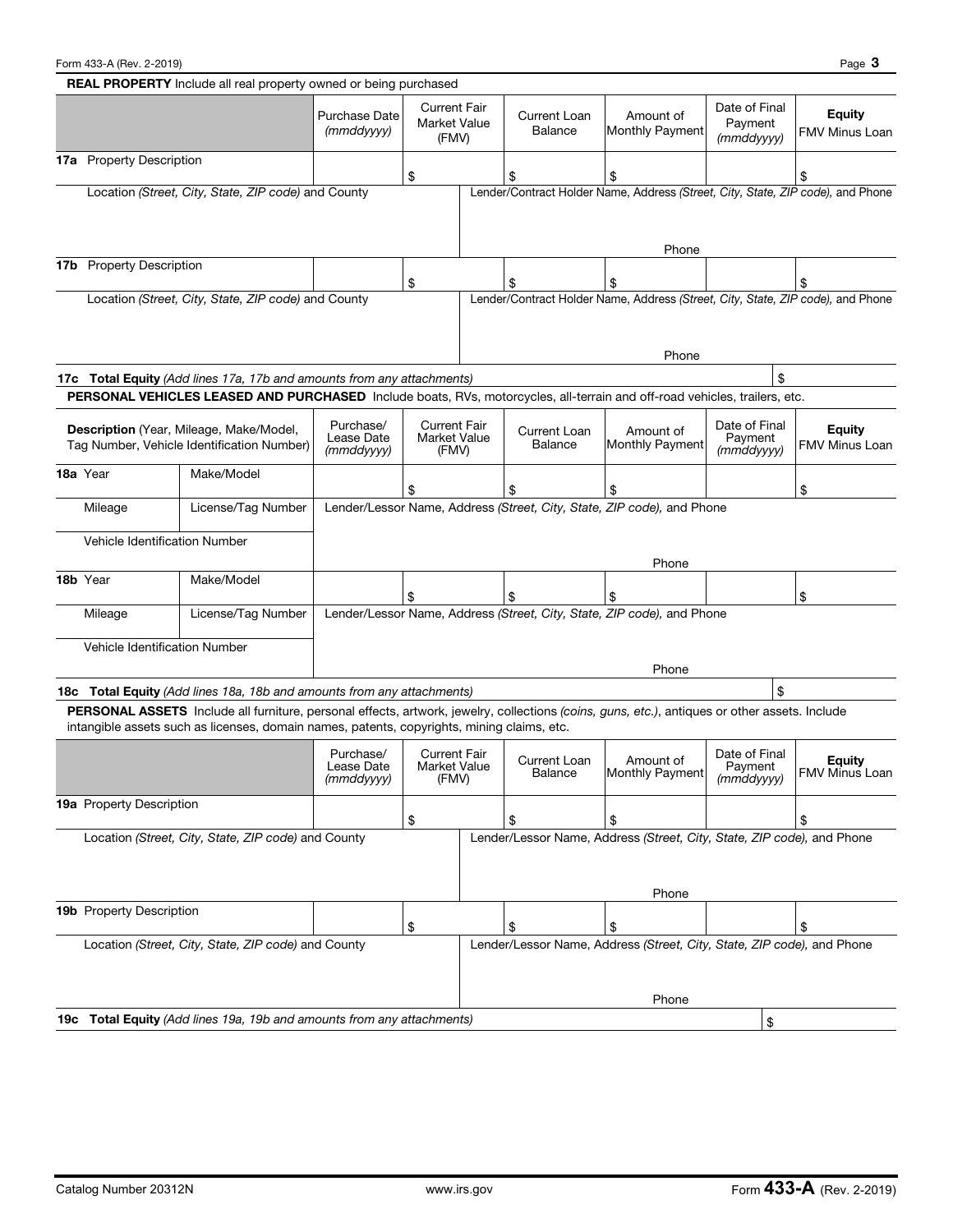#### If you are self-employed, sections 6 and 7 must be completed before continuing.

#### Section 5: Monthly Income and Expenses

Monthly Income/Expense Statement *(For additional information, refer to Publication 1854.)*

|    | Total Income                              |               |     | <b>Total Living Expenses</b>                   |                       | <b>IRS USE ONLY</b> |
|----|-------------------------------------------|---------------|-----|------------------------------------------------|-----------------------|---------------------|
|    | Source                                    | Gross Monthly |     | Expense Items 6                                | <b>Actual Monthly</b> | Allowable Expenses  |
|    | <b>20</b> Wages (Taxpayer) <sup>1</sup>   | S             | 35  | Food, Clothing and Misc. 7                     | \$                    |                     |
| 21 | Wages (Spouse)                            | \$            | 36  | Housing and Utilities 8                        | \$                    |                     |
|    | 22 Interest - Dividends                   | \$            | 137 | Vehicle Ownership Costs <sup>9</sup>           | \$                    |                     |
|    | 23 Net Business Income <sup>2</sup>       | \$            | 38  | Vehicle Operating Costs <sup>10</sup>          | \$                    |                     |
|    | 24 Net Rental Income 3                    | \$            | 39  | Public Transportation <sup>11</sup>            | \$                    |                     |
|    | 25 Distributions (K-1, IRA, etc.) $4$     | \$            | 40  | Health Insurance                               | \$                    |                     |
|    | 26 Pension (Taxpayer)                     | \$            | 41  | Out of Pocket Health Care Costs <sup>12</sup>  | \$                    |                     |
|    | 27 Pension (Spouse)                       | \$            | 42  | <b>Court Ordered Payments</b>                  | \$                    |                     |
|    | 28 Social Security (Taxpayer)             | \$            | 43  | Child/Dependent Care                           | \$                    |                     |
|    | 29 Social Security (Spouse)               | \$            | 44  | Life Insurance                                 | \$                    |                     |
|    | 30 Child Support                          | \$            | 145 | Current year taxes (Income/FICA) <sup>13</sup> | \$                    |                     |
|    | 31 Alimony                                | \$            | 46  | Secured Debts (Attach list)                    | \$                    |                     |
|    | Other Income (Specify below) <sup>5</sup> |               | 147 | Delinquent State or Local Taxes                | \$                    |                     |
| 32 |                                           | \$            | 48  | Other Expenses (Attach list)                   | \$                    |                     |
| 33 |                                           | \$            | 149 | Total Living Expenses (add lines 35-48)        | \$                    |                     |
| 34 | Total Income (add lines 20-33)            | \$            | 50  | Net difference (Line 34 minus 49)              | \$                    |                     |

1 Wages, salaries, pensions, and social security: Enter gross monthly wages and/or salaries. Do not deduct tax withholding or allotments taken out of pay, such as insurance payments, credit union deductions, car payments, etc. To calculate the gross monthly wages and/or salaries: *If paid weekly* - multiply weekly gross wages by 4.3. Example: \$425.89 x 4.3 = \$1,831.33

*If paid biweekly (every 2 weeks)* - multiply biweekly gross wages by 2.17. Example: \$972.45 x 2.17 = \$2,110.22

- *If paid semimonthly (twice each month)*  multiply semimonthly gross wages by 2. Example: \$856.23 x 2 = \$1,712.46
- **2 Net Income from Business**: Enter monthly net business income. This is the amount earned after ordinary and necessary monthly business expenses are paid. **This figure is the amount from page 6, line 89**. If the net business income is a loss, enter "0". Do not enter a negative number. If this amount is more or less than previous years, attach an explanation.
- **3 Net Rental Income**: Enter monthly net rental income. This is the amount earned after ordinary and necessary monthly rental expenses are paid. Do not include deductions for depreciation or depletion. If the net rental income is a loss, enter "0." Do not enter a negative number.
- 4 Distributions: Enter the total distributions from partnerships and subchapter S corporations reported on Schedule K-1, and from limited liability companies reported on Form 1040, Schedule C, D or E. Enter total distributions from IRAs if not included under pension income.
- 5 Other Income: Include agricultural subsidies, unemployment compensation, gambling income, oil credits, rent subsidies, etc.
- 6 Expenses not generally allowed: We generally do not allow tuition for private schools, public or private college expenses, charitable contributions, voluntary retirement contributions or payments on unsecured debts. However, we may allow the expenses if proven that they are necessary for the health and welfare of the individual or family or the production of income. See Publication 1854 for exceptions.
- 7 Food, Clothing and Miscellaneous: Total of food, clothing, housekeeping supplies, and personal care products for one month. The miscellaneous allowance is for expenses incurred that are not included in any other allowable living expense items. Examples are credit card payments, bank fees and charges, reading material, and school supplies.
- 8 Housing and Utilities: For principal residence: Total of rent or mortgage payment. Add the average monthly expenses for the following: property taxes, homeowner's or renter's insurance, maintenance, dues, fees, and utilities. Utilities include gas, electricity, water, fuel, oil, other fuels, trash collection, telephone, cell phone, cable television and internet services.
- 9 Vehicle Ownership Costs: Total of monthly lease or purchase/loan payments.
- 10 Vehicle Operating Costs: Total of maintenance, repairs, insurance, fuel, registrations, licenses, inspections, parking, and tolls for one month.
- 11 Public Transportation: Total of monthly fares for mass transit *(e.g., bus, train, ferry, taxi, etc.)*
- 12 Out of Pocket Health Care Costs: Monthly total of medical services, prescription drugs and medical supplies *(e.g., eyeglasses, hearing aids, etc.)*
- 13 Current Year Taxes: Include state and Federal taxes withheld from salary or wages, or paid as estimated taxes.

Certification: *Under penalties of perjury, I declare that to the best of my knowledge and belief this statement of assets, liabilities, and other information is true, correct, and complete.*

| Taxpayer's Signature | ouse's signature<br>Snouca's<br>. | <b>Date</b> |
|----------------------|-----------------------------------|-------------|
|                      |                                   |             |

After we review the completed Form 433-A, you may be asked to provide verification for the assets, encumbrances, income and expenses reported. Documentation may include previously filed income tax returns, pay statements, self-employment records, bank and investment statements, loan statements, bills or statements for recurring expenses, etc.

IRS USE ONLY *(Notes)*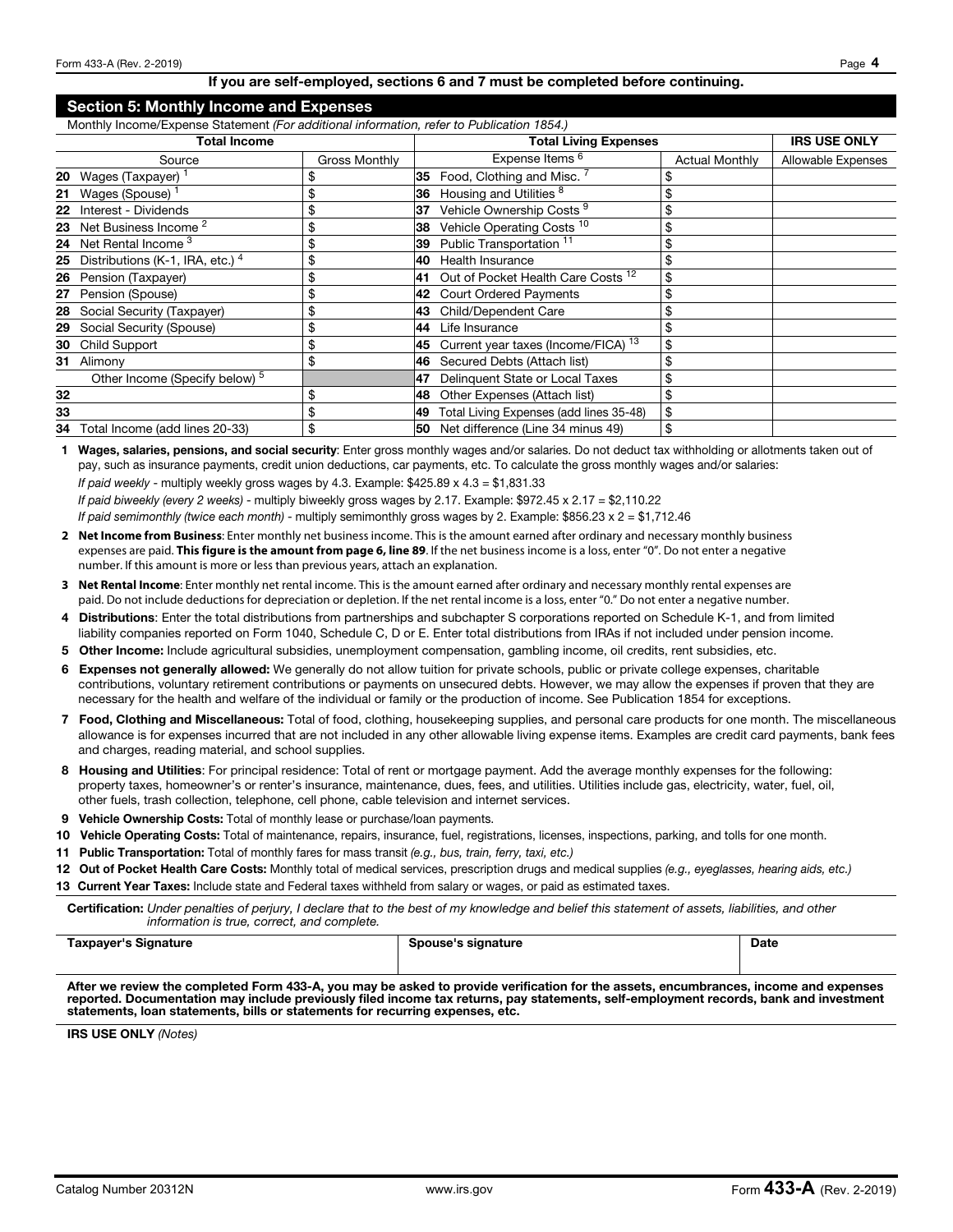# Sections 6 and 7 must be completed only if you are SELF-EMPLOYED.

|     | <b>Section 6: Business Information</b>         |    |                                                                                                                                                                                                                                                                                            |    |                                        |                                                                                               |                       |                                                                 |                                         |
|-----|------------------------------------------------|----|--------------------------------------------------------------------------------------------------------------------------------------------------------------------------------------------------------------------------------------------------------------------------------------------|----|----------------------------------------|-----------------------------------------------------------------------------------------------|-----------------------|-----------------------------------------------------------------|-----------------------------------------|
| 51  |                                                |    | Is the business a sole proprietorship (filing Schedule C)<br>All other business entities, including limited liability companies, partnerships or corporations, must complete Form 433-B.                                                                                                   |    |                                        | Yes, Continue with Sections 6 and 7.                                                          |                       |                                                                 | No, Complete Form 433-B.                |
| 52  | Business Name & Address (if different than 1b) |    |                                                                                                                                                                                                                                                                                            |    |                                        |                                                                                               |                       |                                                                 |                                         |
| 53  | <b>Employer Identification Number</b>          | 54 | <b>Type of Business</b>                                                                                                                                                                                                                                                                    |    |                                        |                                                                                               | 55                    | Is the business a<br><b>Federal Contractor</b>                  | Yes<br>No                               |
| 56  | Business Website (web address)                 |    |                                                                                                                                                                                                                                                                                            | 57 |                                        | <b>Total Number of Employees</b>                                                              | 58                    | Average Gross Monthly Payroll                                   |                                         |
| 59  | Frequency of Tax Deposits                      |    |                                                                                                                                                                                                                                                                                            | 60 |                                        | Does the business engage in e-Commerce<br>(Internet sales) If yes, complete lines 61a and 61b |                       |                                                                 | Yes<br>No                               |
|     |                                                |    | PAYMENT PROCESSOR (e.g., PayPal, Authorize.net, Google Checkout, etc.) Include virtual currency wallet, exchange or digital currency exchange.                                                                                                                                             |    |                                        |                                                                                               |                       |                                                                 |                                         |
|     |                                                |    | Name & Address (Street, City, State, ZIP code). Name & Address (Street, City, State, ZIP code)                                                                                                                                                                                             |    |                                        |                                                                                               |                       |                                                                 | <b>Payment Processor Account Number</b> |
| 61a |                                                |    |                                                                                                                                                                                                                                                                                            |    |                                        |                                                                                               |                       |                                                                 |                                         |
| 61b |                                                |    |                                                                                                                                                                                                                                                                                            |    |                                        |                                                                                               |                       |                                                                 |                                         |
|     | <b>CREDIT CARDS ACCEPTED BY THE BUSINESS</b>   |    |                                                                                                                                                                                                                                                                                            |    |                                        |                                                                                               |                       |                                                                 |                                         |
|     | <b>Credit Card</b>                             |    | Merchant Account Number                                                                                                                                                                                                                                                                    |    |                                        | Issuing Bank Name & Address (Street, City, State, ZIP code)                                   |                       |                                                                 |                                         |
| 62а |                                                |    |                                                                                                                                                                                                                                                                                            |    |                                        |                                                                                               |                       |                                                                 |                                         |
| 62b |                                                |    |                                                                                                                                                                                                                                                                                            |    |                                        |                                                                                               |                       |                                                                 |                                         |
| 62c |                                                |    |                                                                                                                                                                                                                                                                                            |    |                                        |                                                                                               |                       |                                                                 |                                         |
| 63  |                                                |    | BUSINESS CASH ON HAND Include cash that is not in a bank.                                                                                                                                                                                                                                  |    |                                        |                                                                                               |                       | Total Cash on Hand \$                                           |                                         |
|     |                                                |    | BUSINESS BANK ACCOUNTS Include checking accounts, online and mobile (e.g., PayPal) accounts, money market accounts, savings accounts,<br>and stored value cards (e.g., payroll cards, government benefit cards, etc.). Report Personal Accounts in Section 4.                              |    |                                        |                                                                                               |                       |                                                                 |                                         |
|     |                                                |    | Full name & Address (Street, City, State, ZIP code)                                                                                                                                                                                                                                        |    |                                        |                                                                                               |                       |                                                                 | <b>Account Balance</b>                  |
|     | Type of Account                                |    | of Bank, Savings & Loan, Credit Union or Financial Institution.                                                                                                                                                                                                                            |    |                                        |                                                                                               | <b>Account Number</b> |                                                                 | As of<br>mmddyyyy                       |
| 64a |                                                |    |                                                                                                                                                                                                                                                                                            |    |                                        |                                                                                               |                       |                                                                 | \$                                      |
| 64b |                                                |    |                                                                                                                                                                                                                                                                                            |    |                                        |                                                                                               |                       |                                                                 | \$                                      |
|     |                                                |    | 64c Total Cash in Banks (Add lines 64a, 64b and amounts from any attachments)                                                                                                                                                                                                              |    |                                        |                                                                                               |                       |                                                                 | \$                                      |
|     |                                                |    | ACCOUNTS/NOTES RECEIVABLE Include e-payment accounts receivable and factoring companies, and any bartering or online auction accounts.<br>(List all contracts separately, including contracts awarded, but not started.) Include Federal, state and local government grants and contracts. |    |                                        |                                                                                               |                       |                                                                 |                                         |
|     |                                                |    | Accounts/Notes Receivable & Address (Street, City, State, ZIP code)                                                                                                                                                                                                                        |    | Status (e.g., age,<br>factored, other) | Date Due<br>(mmddyyyy)                                                                        |                       | Invoice Number or Government<br><b>Grant or Contract Number</b> | <b>Amount Due</b>                       |
| 65a |                                                |    |                                                                                                                                                                                                                                                                                            |    |                                        |                                                                                               |                       |                                                                 | \$                                      |
| 65b |                                                |    |                                                                                                                                                                                                                                                                                            |    |                                        |                                                                                               |                       |                                                                 | \$                                      |
| 65с |                                                |    |                                                                                                                                                                                                                                                                                            |    |                                        |                                                                                               |                       |                                                                 | \$                                      |
| 65d |                                                |    |                                                                                                                                                                                                                                                                                            |    |                                        |                                                                                               |                       |                                                                 | \$                                      |
| 65e |                                                |    |                                                                                                                                                                                                                                                                                            |    |                                        |                                                                                               |                       |                                                                 | \$                                      |
| 65f |                                                |    | Total Outstanding Balance (Add lines 65a through 65e and amounts from any attachments)                                                                                                                                                                                                     |    |                                        |                                                                                               |                       |                                                                 | \$                                      |